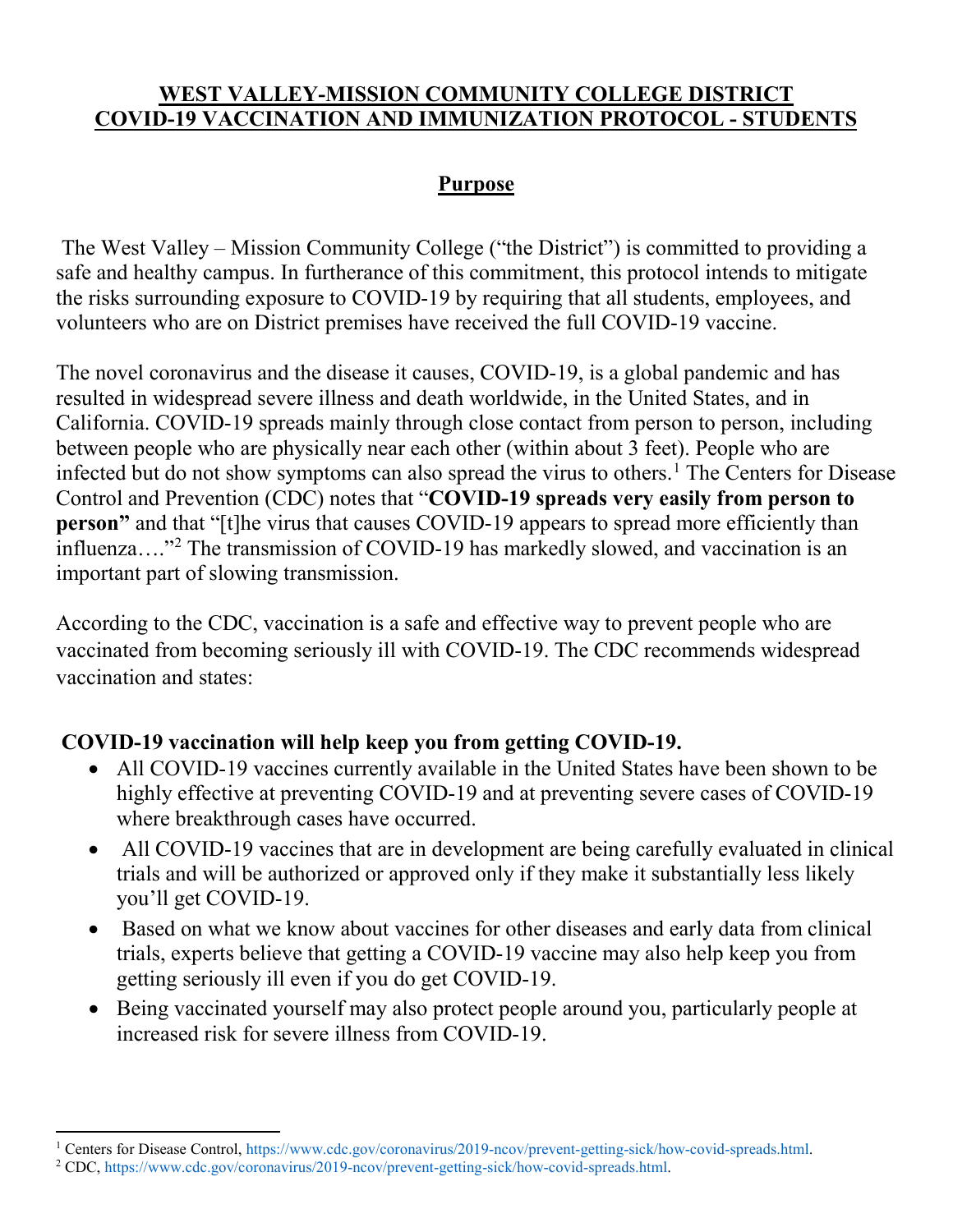- Experts continue to conduct more studies about the effect of COVID-19 vaccination on severity of illness from COVID-19, as well as its ability to keep people from spreading the virus that causes COVID-19.
- COVID-19 can have serious, life-threatening complications, and there is no way to know how COVID-19 will affect you. In addition, if you get sick, you could spread the disease to friends, family, and others around you.

### **COVID-19 vaccination will be an important tool to help stop the pandemic.**

- Wearing masks and social distancing help reduce your chance of exposure to the virus or spreading it to others, but these measures are not enough. Vaccines will work with your immune system so it will be ready to fight the virus if you are exposed.
- The combination of getting vaccinated and following CDC's recommendations to protect yourself and others will offer the best protection from COVID-19.
- Stopping a pandemic requires using all the tools we have available. (See more from the CDC on the benefits of vaccination at https://www.cdc.gov/coronavirus/2019 ncov/vaccines/vaccine-benefits.html.)

The California Department of Public Health (CDPH) also recommends that people get vaccinated to slow the spread of COVID-19. The CDPH has its own "Scientific Safety Review Workgroup," which has confirmed that "vaccines have met high standards for safety and efficacy."[3](#page-1-0) Based on the ease of transmission of the virus that causes COVID-19 and the safety and effectiveness of vaccination, this protocol operates to protect employees, students, volunteers, and the community.

### **Protocol**

## **I. Scope of Coverage**

Effective November 1, 2021, all students, volunteers, faculty, and staff must be fully vaccinated against the virus that causes COVID-19 in order to be physically present at District campuses and facilities, unless they receive an approved medical exemption, disability accommodation, or religious accommodation. People are considered fully vaccinated for COVID-19 two weeks or more after they have received the second dose in a 2-dose series (e.g., Pfizer-BioNTech or Moderna), or two weeks or more after they have received a single-dose vaccine (e.g., Johnson and Johnson J&J/Janssen.) Employees, volunteers, and students who do not comply with these procedures or falsify information may face discipline up to and including termination or expulsion.

<span id="page-1-0"></span>l <sup>3</sup> CDPH, https://www.cdph.ca.gov/Programs/CID/DCDC/CDPHa%20Document%20Library/COVID-19/COVID\_VACCINE\_FACT\_SHEET-ENG-08.pdf, [April 2, 2021.]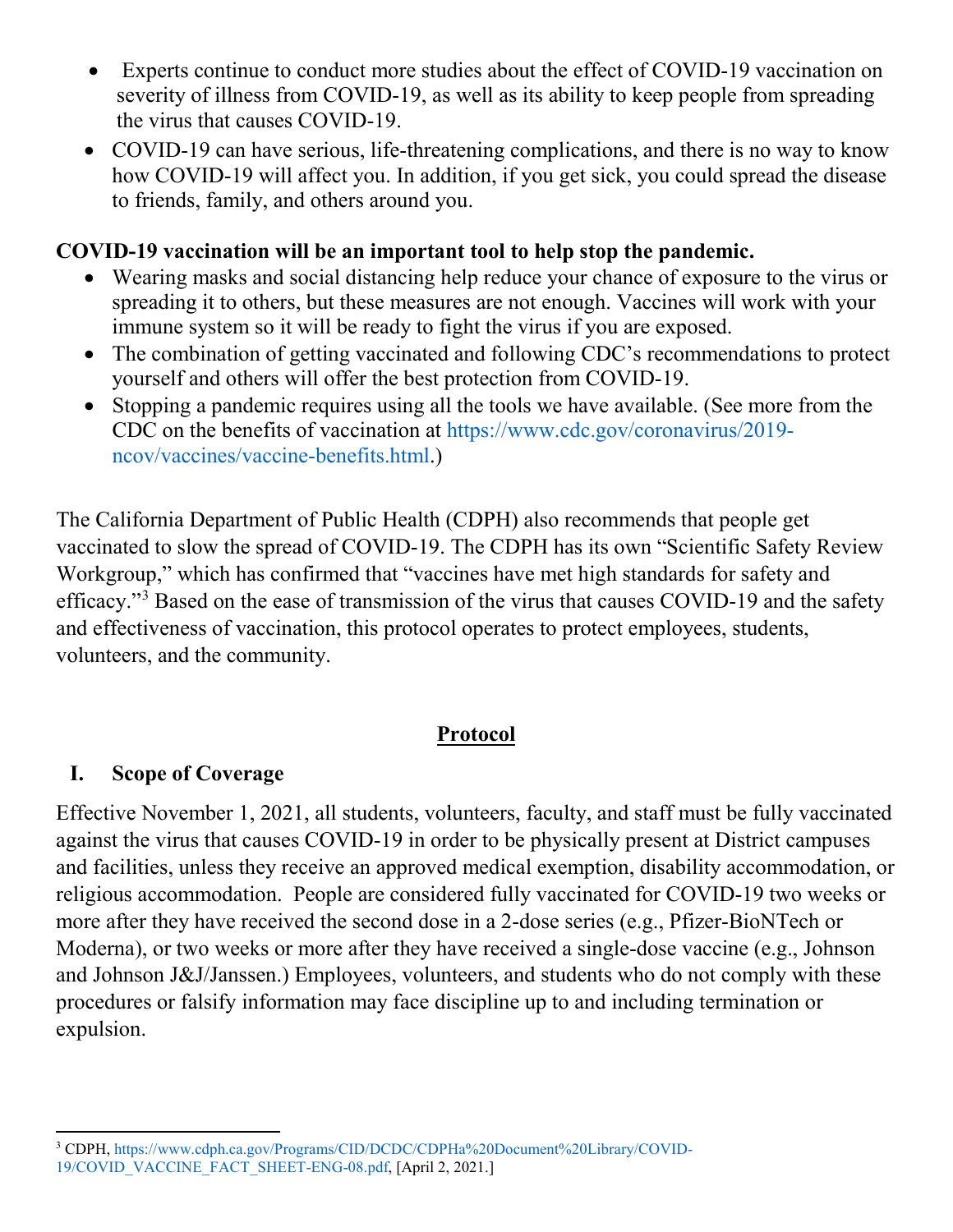## **II. Effective Dates**

This Protocol shall be effective on November 1, 2021 and shall remain in effect until the District determines that the Protocol is no longer necessary. This Protocol may be amended or revoked at any time by District administration.

# **III. Obtaining a COVID-19 Vaccine**

Individuals may obtain a COVID-19 vaccine from District health services at Mission College or West Valley College, any County provider, or any health care provider authorized to administer the vaccine. If any individual has difficulty obtaining the vaccine, please contact Health Services at your home college by emailing:

- West Valley College: wvc.healthservices@westvalley.edu
- Mission College: [mc.health.services@missioncollege.edu](mailto:mc.health.services@missioncollege.edu)

# **IV. Proof of Vaccination**

All students registering for in-person coursework or utilizing in-person services at the colleges must be fully vaccinated or have an approved religious or medical exemption.

If students are planning to register for in-person courses in Spring 2022, they must provide to the District proof of vaccination and a signed Confidentiality of Medical Information Act release ("The Release", see Attachment 2) in order to be physically present on campus as described above. The District will accept, a CDC Vaccination Card, screenshot of QR code, or a note from their health provider who administered the vaccine. All medical records will be uploaded in a safe and secure manner to preserve the privacy of students.

# **V. Health or Medical Records**

The District will not request any health or medical information for the purpose of enforcement of this Protocol other than proof of vaccination and the Release. Unless consent is given, the District will not request or receive any medical information from students or vaccination providers, or give any medical information to any vaccination provider. Any proof of vaccination a student, volunteer, or employee provides to the District will be stored in a manner consistent with applicable law and in accordance with the District's practice for storing medical information for and employees.

# **VI. Exemptions from Vaccination Requirement**

District employees, students, and volunteers may be exempt from the mandatory COVID-19 vaccine requirements in this Protocol only under the following circumstances:

> A. **Medical Exemption:** Any student may submit a written statement from a licensed medical provider (such as a physician, physician assistant or nurse practitioner) exempting them due to the person's disability or serious medical condition. This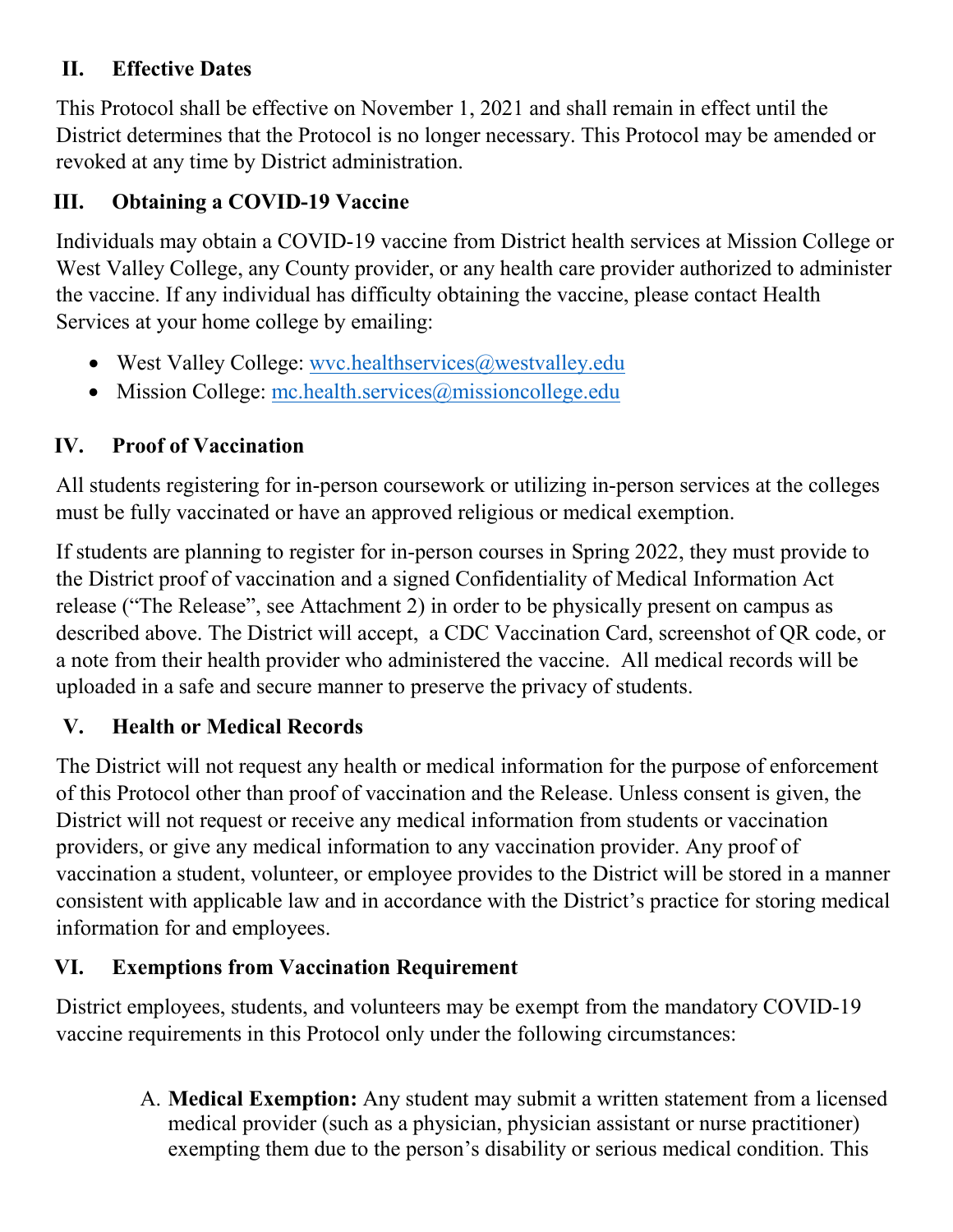statement must be submitted on the medical provider's office letterhead with the provider's printed name, license number, signature and date the statement is issued. Submit the statement by email to Dr. Alfred Forrest, District Director of Health Services, at [alfred.forrest@wvm.edu](mailto:alfred.forrest@wvm.edu)

- B. **Religious Exemption:** If a student objects to the District's vaccine mandate based on a sincerely held religious belief, the student must complete and submit the corresponding Religious Accommodation Request Form for COVID-19 Vaccination in Attachment 1. Students should submit the statement by email to the corresponding VPSS at their respective college:
	- a. **West Valley College Students**: Submit to VP of Student Services: [vp.studentservices@westvalley.edu](mailto:vp.studentservices@westvalley.edu)
	- b. **Mission College Students**: Submit to VP of Student Services: [MC.VPSS@missioncollege.edu](mailto:MC.VPSS@missioncollege.edu)

## **VII. Accommodations Process**

If the District determines that a student has not received the COVID-19 vaccination due to a medical condition or a sincerely held religious belief, the District will engage in an interactive accommodations process to determine whether or not a reasonable accommodation can be provided. The accommodations process will determine whether a reasonable accommodation exists to enable the student to fulfill the essential requirements of their course. The District will follow its normal accommodations policy in determining a reasonable accommodation. Accommodations may not be possible where it would result in an undue burden to the District.

The District may require COVID-19 testing for any student when indicated by health screening and/or exposure to COVID-19. Any changes in this Protocol regarding testing will be guided by ongoing information from the California Department of Public Health and the Santa Clara County Public Health Department.

## **VIII. Prohibition of Harassment Discrimination**

The District will not discriminate against any student, volunteer, or employee who receives an exemption from receiving the COVID-19 vaccine, although the District will take any legitimate business action to maintain the safety of the campus(es) and community. The District will not tolerate any discrimination or harassment against students, volunteers, or employees based on vaccination status or individuals taking mitigation measures, such as wearing a face mask. Students, volunteers, and employees found to be engaging in such discrimination or harassment may face discipline up to and including termination or expulsion. If you believe you have experienced harassment, discrimination, or retaliation due to an exemption from receiving the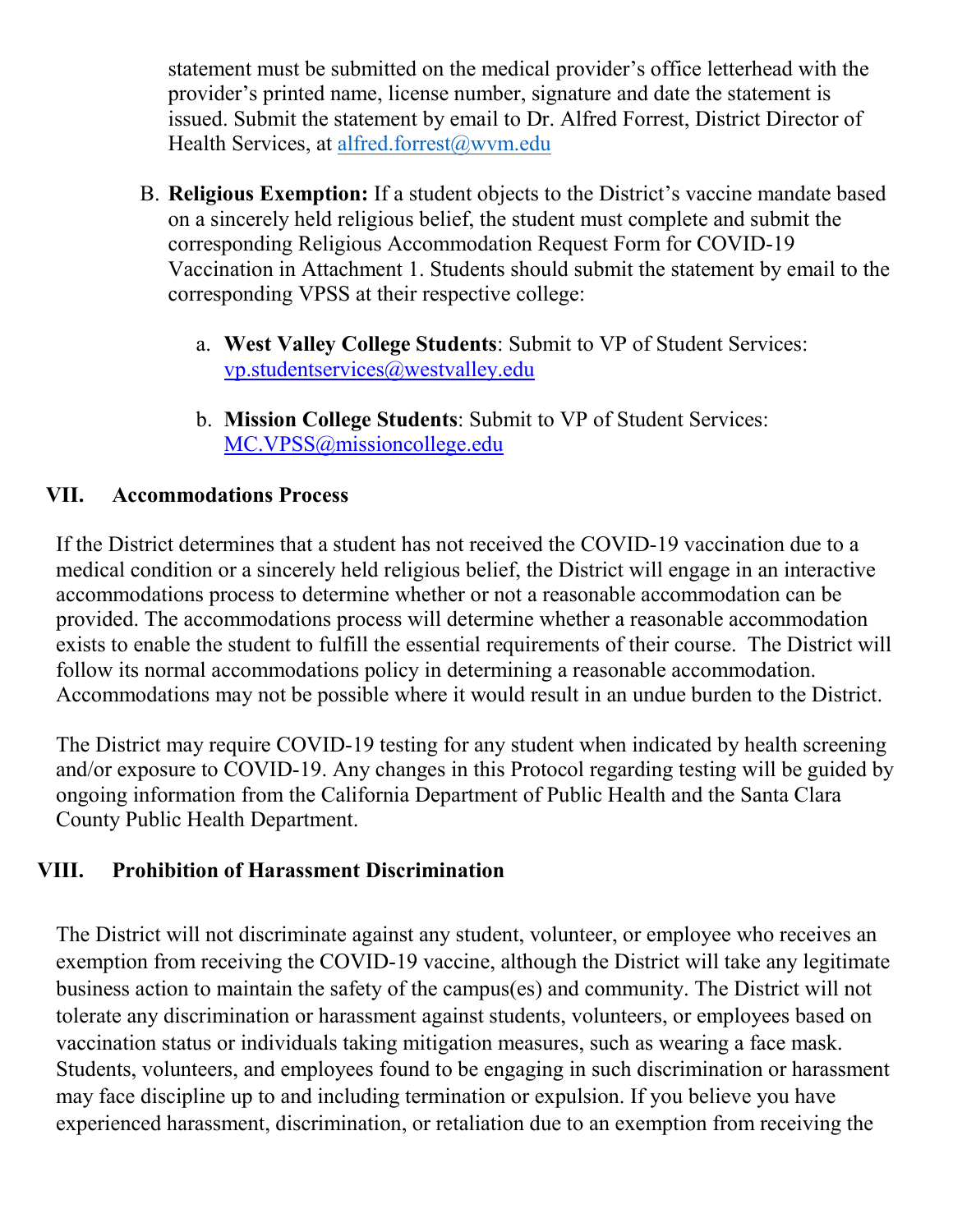COVID-19 vaccine, please contact Samantha Folb, Director of Training, Compliance, & Employee Relations at [Samantha.Folb@wvm.edu.](mailto:Samantha.Folb@wvm.edu)

# **IX. Revisions to the Protocol**

The District reserves the right to revise and update this Protocol as may be necessary based upon ongoing information and guidance from the California Department of Public Health and the Santa Clara County Public Health Department.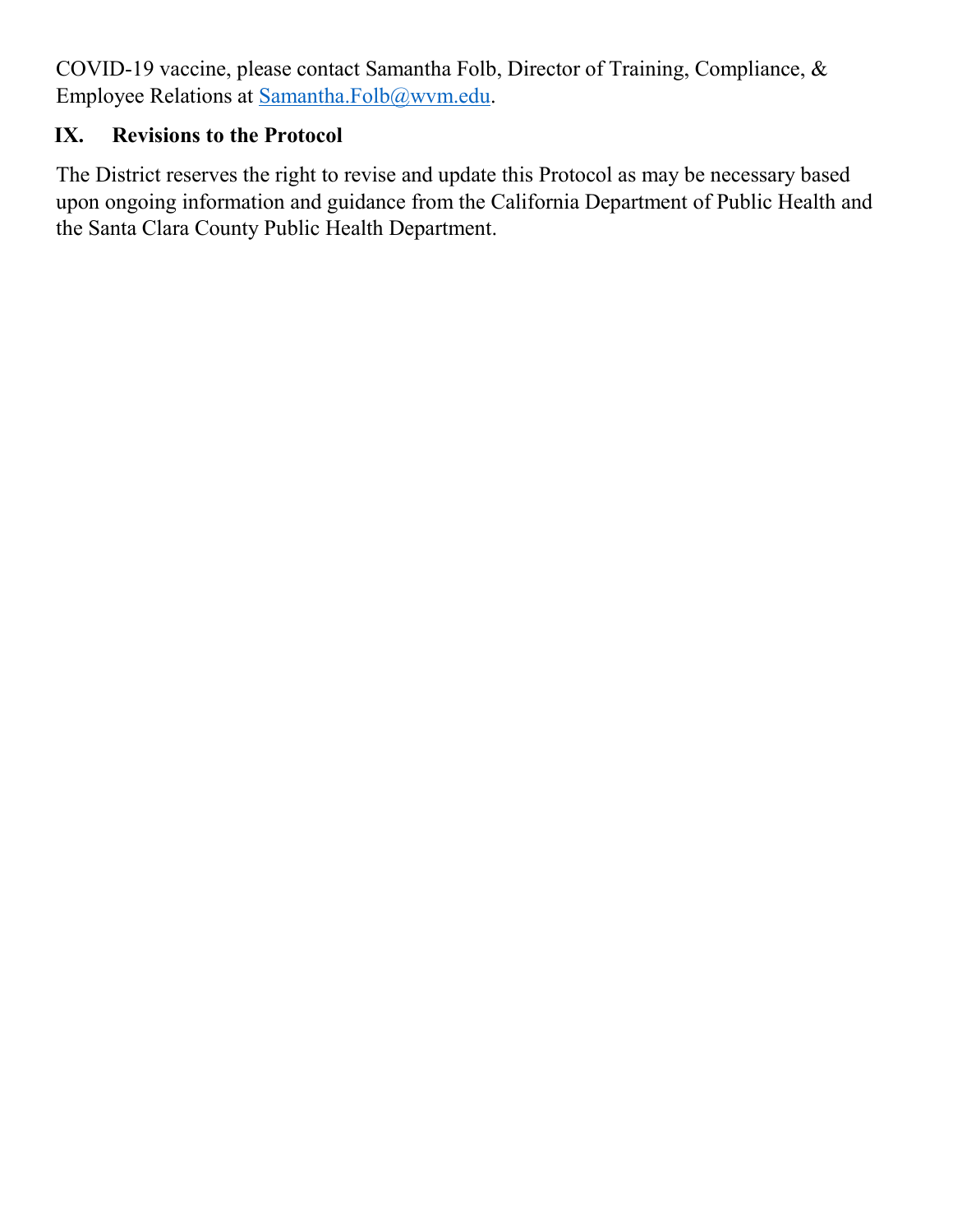### **RELIGIOUS ACCOMMODATION REQUEST FORM FOR COVID-19 VACCINATION - STUDENTS**

The West Valley - Mission Community College District prohibits discrimination and retaliation against all members of the college community-based on classifications protected by law, including, but not limited to religion, creed, and religious belief, practice, or observance. Accordingly, the District provides reasonable accommodations for applicants, employees, volunteers, and students whose sincerely held religious belief, practice, or observance conflicts with an employment or enrollment requirement, unless providing a reasonable accommodation would result in undue hardship on the conduct of the District's operations.

To promote a safe and healthful workplace for employees, and to promote the health and safety of students, volunteers, and employees working and learning on the District's campuses and facilities, and members of the community, the District requires that all employees and students be fully COVID-19 vaccinated by November 1, 2021 in order to be physically present on District premises. Students may use this form to request a religious accommodation if they have a sincerely held religious belief, practice, or observance that conflicts with the District's requirement that all students who are enrolled in in-person coursework or utilizing in-person services at the colleges receive a COVID-19 vaccination.

### **Employee to complete the following information:**

### **Section A: General Information**

| <b>Students Name:</b>        |  |
|------------------------------|--|
| Student G# (ID number):      |  |
| Student Email:               |  |
| <b>Student Phone Number:</b> |  |

## **Section B: General Student Information**

Please check all that currently apply to you:

 $\Box$  I am registered or planning to register for in-person courses at Mission and/or West Valley Colleges.

 $\Box$  I am planning to utilize on-campus in-person services at Mission and/or West Valley Colleges.

 $\Box$  I am a student employee and perform work in shared or communal spaces or areas where students, other employees, visitors, or members of the public may also be present.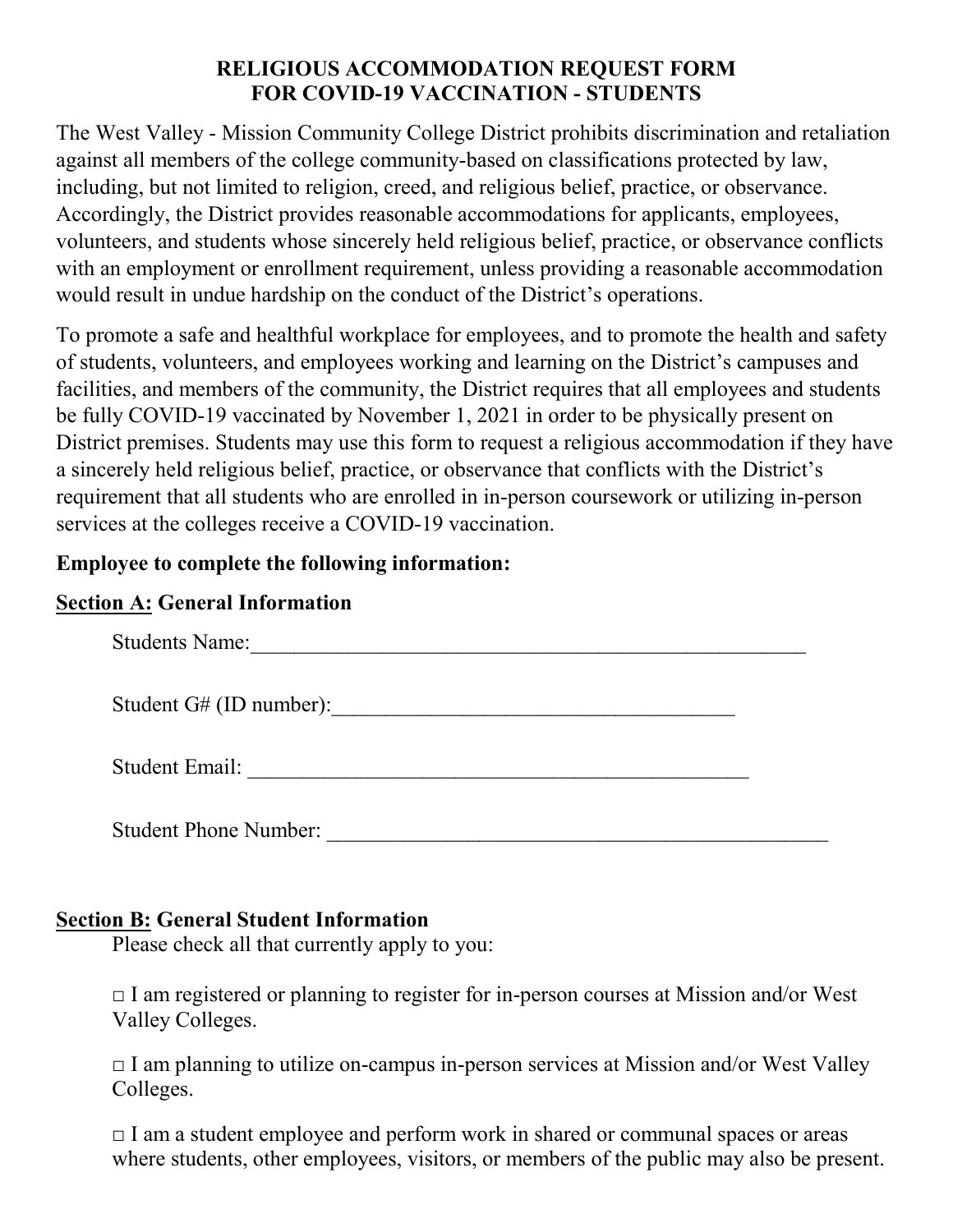#### **Section C: Description of Religious Belief, Practice, or Observance**

Please describe your sincerely held religious belief(s), practice(s), or observance(s) that conflicts with the requirement that you receive a COVID-19 vaccination (attach additional page if necessary:

 $\mathcal{L}_\text{max}$  , and the contract of the contract of the contract of the contract of the contract of the contract of the contract of the contract of the contract of the contract of the contract of the contract of the contr

 $\mathcal{L}_\text{max}$  , and the contract of the contract of the contract of the contract of the contract of the contract of the contract of the contract of the contract of the contract of the contract of the contract of the contr

 $\mathcal{L}_\text{max}$  , and the contract of the contract of the contract of the contract of the contract of the contract of the contract of the contract of the contract of the contract of the contract of the contract of the contr

 $\mathcal{L}_\text{max}$  , and the contract of the contract of the contract of the contract of the contract of the contract of the contract of the contract of the contract of the contract of the contract of the contract of the contr

 $\mathcal{L}_\text{max}$  , and the contract of the contract of the contract of the contract of the contract of the contract of the contract of the contract of the contract of the contract of the contract of the contract of the contr

 $\mathcal{L}_\text{max}$  , and the contract of the contract of the contract of the contract of the contract of the contract of the contract of the contract of the contract of the contract of the contract of the contract of the contr

 $\overline{a}$  , and the contribution of the contribution of the contribution of the contribution of the contribution of the contribution of the contribution of the contribution of the contribution of the contribution of the co

 $\_$  . The contribution of the contribution of the contribution of the contribution of the contribution of the contribution of the contribution of the contribution of the contribution of the contribution of the contributio

 $\_$  , and the set of the set of the set of the set of the set of the set of the set of the set of the set of the set of the set of the set of the set of the set of the set of the set of the set of the set of the set of th

 $\_$  . The contribution of the contribution of the contribution of the contribution of the contribution of the contribution of the contribution of the contribution of the contribution of the contribution of the contributio

 $\_$  , and the contribution of the contribution of the contribution of the contribution of the contribution of  $\sim$ 

 $\_$  , and the set of the set of the set of the set of the set of the set of the set of the set of the set of the set of the set of the set of the set of the set of the set of the set of the set of the set of the set of th

 $\_$  . The contribution of the contribution of the contribution of the contribution of the contribution of the contribution of the contribution of the contribution of the contribution of the contribution of the contributio

 $\_$  . The contribution of the contribution of the contribution of the contribution of the contribution of the contribution of the contribution of the contribution of the contribution of the contribution of the contributio

#### **Section D: Requested Accommodation**

Please describe the accommodation\* you are requesting:**\*\*** 

*\* Please note that an accommodation must enable you to meet the essential functions of your job or the essential requirements of your on-campus class or activity.*

**\*\*** *Please note that the District will consider your preferred accommodation and other possible accommodations that would resolve the conflict between your religious belief(s), practice(s), or observance(s) and will select and implement the accommodation that it deems effective.*